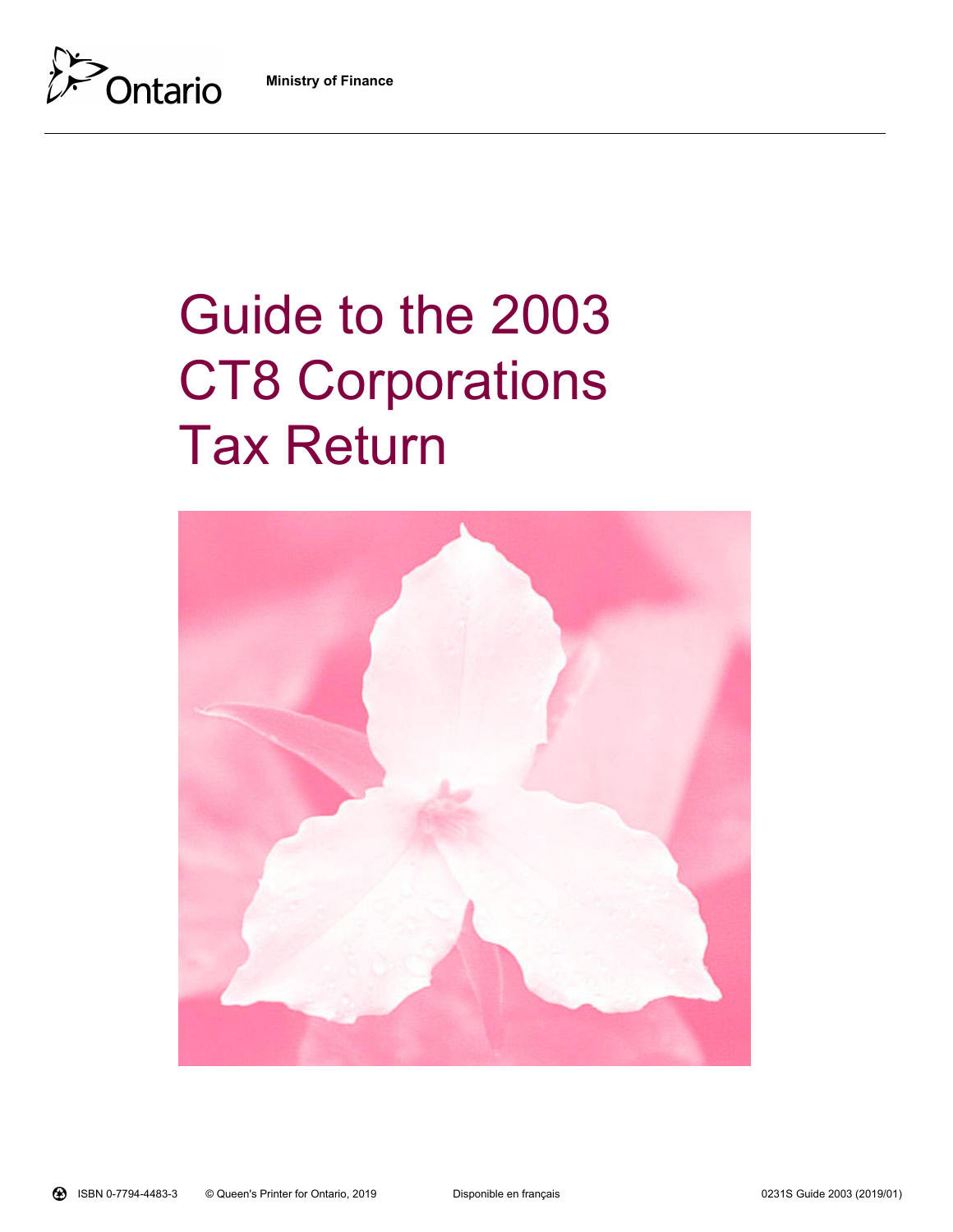# **Contents**

Guide to the 2003 CT8 Corporations Tax Return

| General Information                                        | 3          |
|------------------------------------------------------------|------------|
| The Corporations Tax Act                                   | 4          |
| Submitting your CT8                                        | 4          |
| <b>Tax Payments</b>                                        | 4          |
| CT8 Design                                                 | 4          |
| Return Highlights                                          | 4          |
| Special Additional Tax (SAT)                               | $\sqrt{5}$ |
| Qualifying Environmental Trust (QET)                       | 5          |
| <b>Specified Tax Credits</b>                               | 5          |
| Corporate Minimum Tax (CMT)                                | 8          |
| Premium Tax                                                | 8          |
| Premium Tax on Uninsured Benefits Arrangements (UI         | 8          |
| Allocation                                                 | 9          |
| Reconciliation of net income (loss) for federal income ti  | 9          |
| Continuity of Losses Carried Forward - Analysis of Bala 11 |            |
| Request for Loss Carry-Back                                | 11         |
| Summary of Taxes Payable                                   | 11         |
| Certification                                              | 11         |
| Corporate Minimum Tax (CMT)                                | 11         |
|                                                            |            |
|                                                            |            |
|                                                            |            |
|                                                            |            |
|                                                            |            |
| Contents                                                   |            |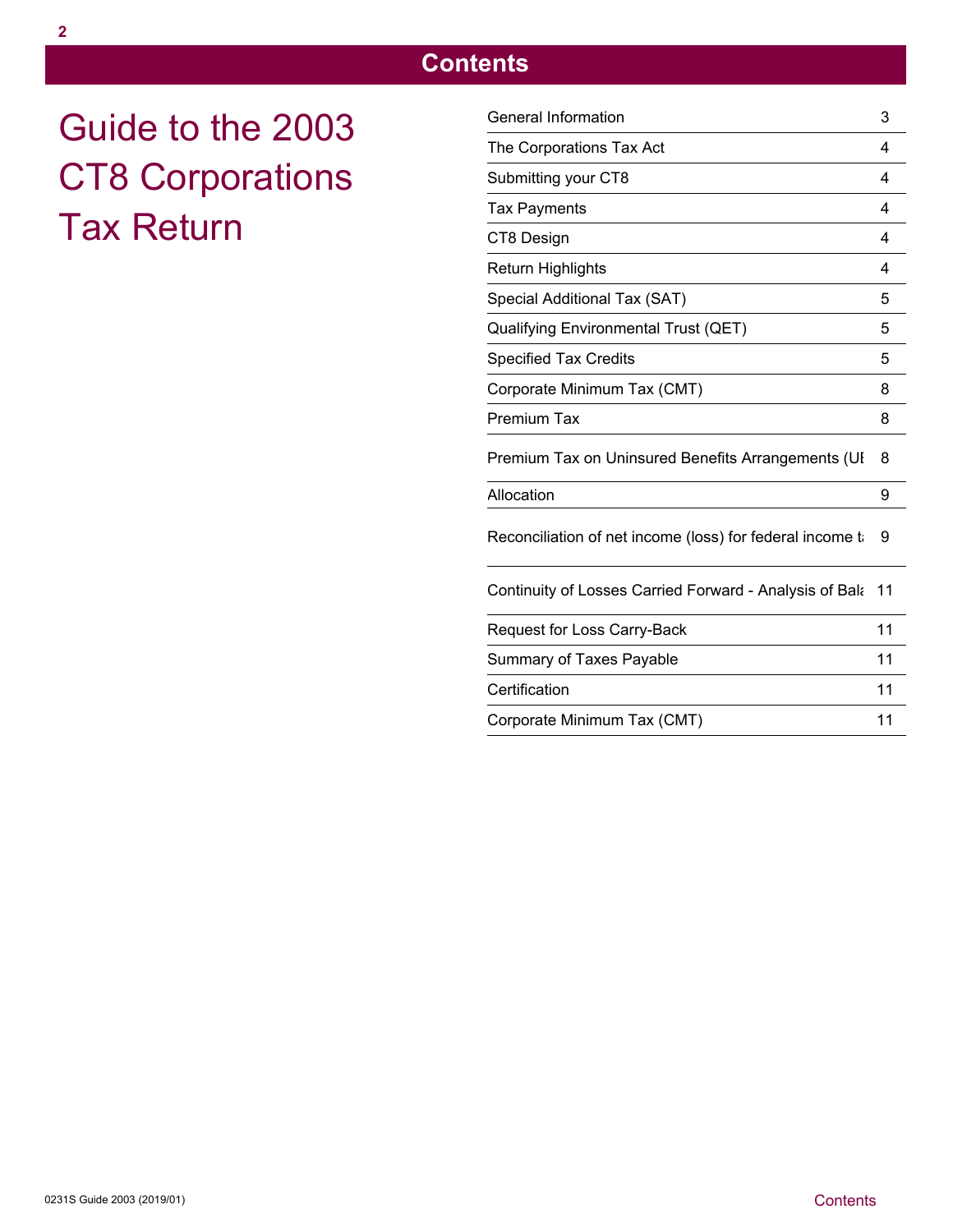## **Corporations Tax Enquires**

The **Canada Revenue Agency (CRA)** administers the *Ontario Corporations Tax Act* and the *Corporations Information Act* Annual Return.

Please have the following account numbers available:

- Ontario Corporations Tax Account Number (MOF)
- Ontario Corporation Number (MGS)
- Canada Revenue Agency Business Number (CRA)

For Ontario corporate tax enquiries, please contact the CRA at:

English 1-800-959-5525 French 1-800-959-7775 Teletypewriter (TTY) 1-800-665-0354 Website **<www.cra.gc.ca>**

For Charities enquiries including the Annual Information Return, please contact the CRA at:

English 1-800-267-2384 French 1-800-892-5667 Teletypewriter (TTY) 1-800-665-0354 Website **<www.cra.gc.ca>**

## **Forms and Publications**

All forms and publications can be obtained by contacting the **Ministry of Finance** at:

Toll free 1-866-ONT-TAXS (1-866-668-8297) Teletypewriter (TTY) 1-800-263-7776 Website **<www.ontario.ca/finance>**

## **Ministry of Finance Hours of Service**

Monday to Friday 8:30 am to 5:00 pm

#### **Returns and Payments**

CT23 returns and payments can be mailed to the **Ministry of Finance** at the following address:

Ministry of Finance 33 King Street West PO Box 620 Oshawa ON L1H 8E9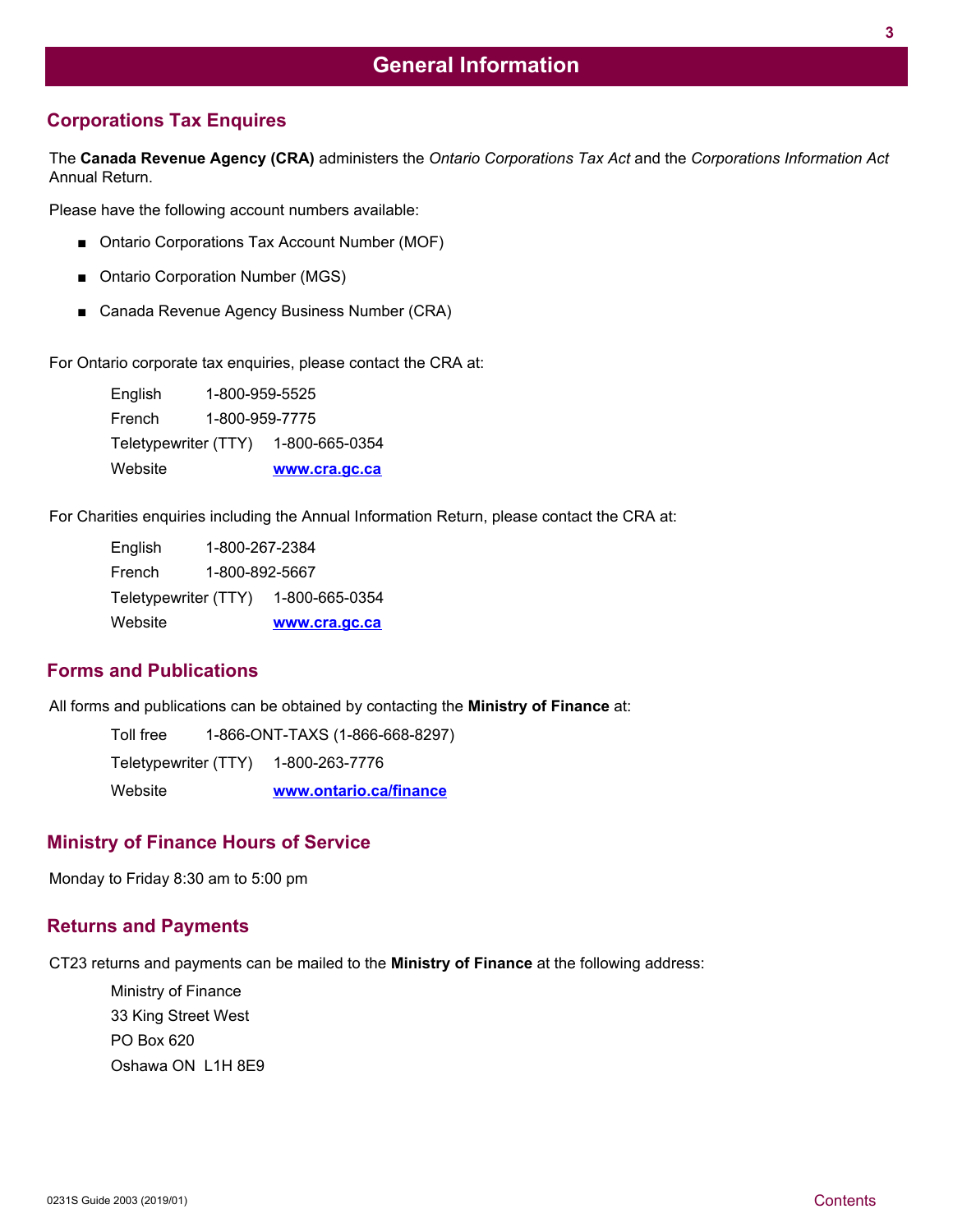# **The** *Corporations Tax Act*

This guide is provided for convenience only. For legislative accuracy refer to the *Corporations Tax Act*, R.S.O. 1990, Chapter 40, as amended ("the Act"). Failure to comply with the provisions of the Act may result in loss of your Ontario Charter, dissolution and forfeiture of the corporation's property to the Crown.

References to the *Corporations Tax Act* are noted in this manner - s.5 (meaning refer to section 5).

References to the Ontario Ministry of Finance Information or Interpretation Bulletins are noted - Inf.B.4003 or Int.B.3004. Copies of these bulletins may be obtained by calling the ministry at the numbers shown on page 3 or by visiting our website at **<www.ontario.ca/finance>**.

References to the federal *Income Tax Act*, Canada are noted as "fed".

# **Submitting your CT8**

Generally, every insurer carrying on a business in Ontario through a permanent establishment (as defined in s.4) must submit a Corporations Tax Return - CT8.

A completed CT8 and supporting documents must be submitted within 6 months after the end of your taxation year. If the CT8 Return is filed late, a penalty may be imposed. The penalty for filing incomplete or late returns that are required to be filed before December 18, 1998, is 5% of the amount of the deficiency in the tax account for the taxation year, as of the day the return was required to be filed (six months following the taxation year end), with no maximum amount.

## **Rules for Calculating Penalty**

The following penalties may be imposed for filing incomplete or late CT8s that are required to be filed on or after December 18, 1998. A taxpayer having 1 late filed CT8 may be subject to a penalty of 5% of the deficiency in the tax account for the taxation year, plus an additional 1% for each full month that the CT8 is late, to a maximum of 12 months. A taxpayer having 2 late filed CT8s within 4 taxation years may be subject to a penalty on the latter return of 10% plus 2% for each full month that the CT8 is late to a maximum of 20 months.

For additional details on these penalties, refer to Inf.B. 4004, Penalties and Fines.

Attach a complete copy of:

- The corporation's financial statements for the taxation year;
- Financial statements of all partnerships or joint ventures of the corporation;
- The federal Corporate Income Tax Return including all schedules and other information filed with the return; and
- Federal Part VI Tax Return.

# **Tax Payments**

Corporations may make tax payments using any of the following methods:

- At any financial institution in Ontario where the corporation maintains an account.
- By mail or delivery to any Ministry of Finance tax office.
- Electronically, using a financial institution's Internet Banking Service. Internet Banking, where offered, is an on-line tax payment service available 24 hours a day, seven days a week, whereby a corporation can remit tax payments through its financial institution's website.

**Send your tax payment(s), payable to the Minister of Finance, and completed CT8 to:** 

**Ministry of Finance 33 King Street West, PO Box 620 Oshawa ON L1H 8E9**

**Need help completing the form? Call the Canada Revenue Agency at the telephone number listed on page 3 of this guide.**

# **CT8 Design**

This return contains 12 pages plus 4 pages of CT8 schedules. Schedules A-E pertain to corporations subject to the Corporate Minimum Tax (CMT), Schedule F pertains to the Co-operative Education Tax Credit (CETC) and Schedule G pertains to the Graduate Transitions Tax Credit (GTTC).

# **Return Highlights**

#### **Identification (Page 1)**

Complete the page accurately in order to avoid delays in processing the return and to enable proper identification of your application.

#### **Income Tax (Pages 2 - 4)**

The 2002 Ontario Budget rescheduled the reduction to the Ontario corporate income tax rate. Effective October 1, 2001, the rate was reduced from 14% to 12.5%. Legislative changes introduced in Bill 2 have increased the rate to 14%, effective January 1, 2004. For a taxation year that straddles an effective date, the rates are prorated.

On Page 2, line  $\boxed{40}$  enter the amount of the corporation's Income Tax that you determine. Enter NIL if reporting a non-capital loss.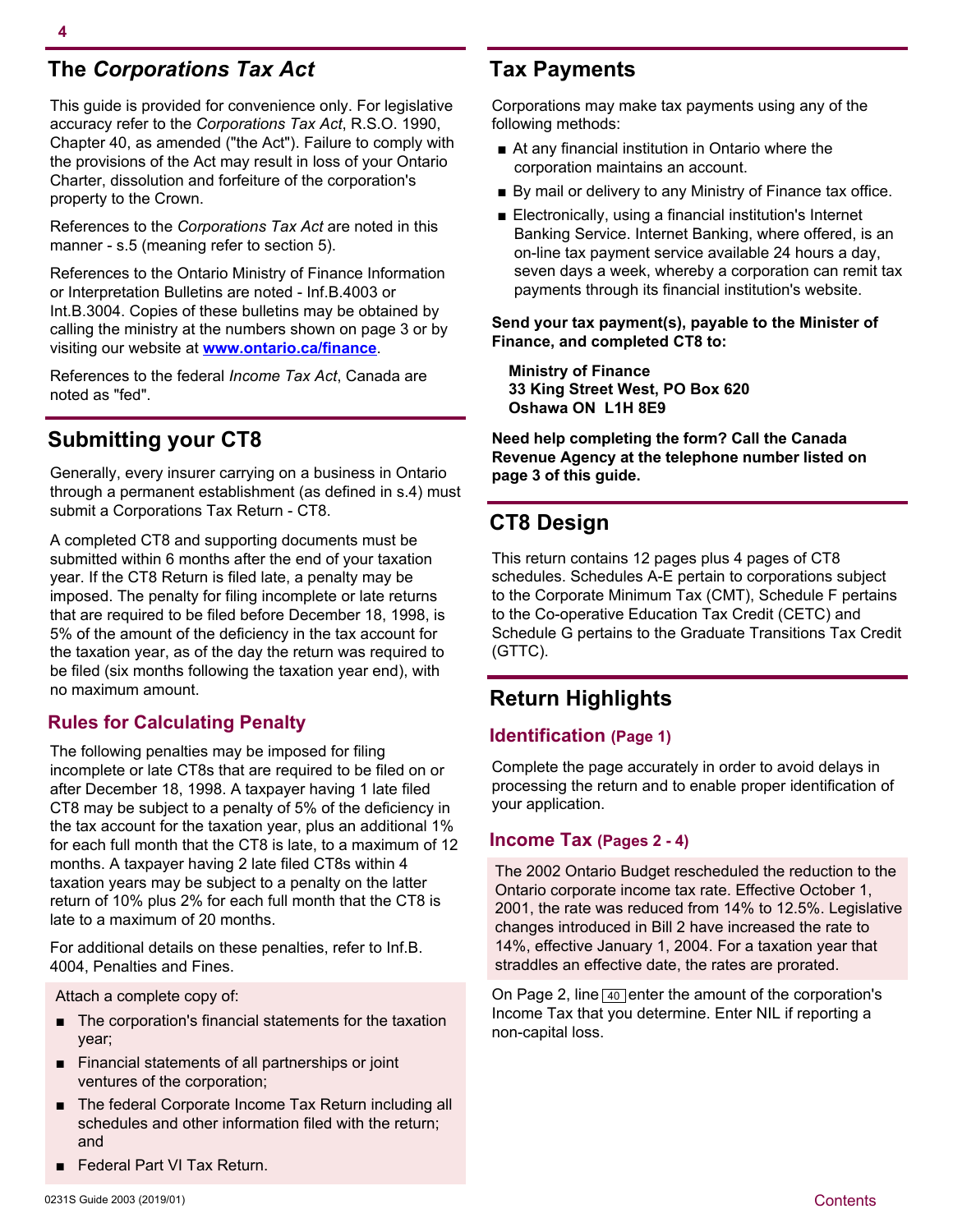The following chart provides details of the business limit and phase-out limit changes.

| Ont.      | <b>IDSBC</b><br>Bus. Limit Phase-Out Range | <b>Applicable Period</b>                |
|-----------|--------------------------------------------|-----------------------------------------|
|           | \$280,000 \$280,000 to \$700,000           | October 1, 2001 to<br>December 31, 2002 |
|           | \$320,000 \$320,000 to \$800,000           | 2003 calendar year                      |
| \$400,000 | \$400,000 to \$1,128,519                   | 2004 calendar year<br>and thereafter    |

If applicable, please complete:

- The federal business limit determined prior to the application of fed.s.125(5.1) as used in calculating the Incentive Deduction for Small Business Corporations (IDSBC) on page 2, line  $\boxed{55}$ ;
- If claiming an IDSBC, check the YES box and complete lines  $\boxed{50}$ ,  $\boxed{54}$ ,  $\boxed{55}$ ,  $\boxed{45}$  on page 2.
- If your corporation is a member of a partnership that carries on an active business in Canada, compute your corporation's share of the specified partnership income using the Ontario business limit in accordance with subsections 41(6) and 41(7) of the Act to determine the amount to be included in line  $\boxed{50}$ .

The Schedule below outlines the changes to the IDSBC rates, the surtax rates and the applicable periods to which the rates apply.

| <b>IDSBC Rate</b> | <b>Surtax Rate*</b> | <b>Applicable Period</b>                |
|-------------------|---------------------|-----------------------------------------|
| 6.5%              | 4.333%              | October 1, 2001 to<br>December 31, 2002 |
| 7.0%              | 4.667%              | January 1, 2003 to<br>December 31, 2003 |
| 8.5%              | 4.667%              | January 1, 2004 and thereafter          |

applies to corporations where their taxable income and all associated corporations' taxable income exceeds the Ontario business limit.

Capital Gains - The 2000 Ontario Budget announced that Ontario would reduce the inclusion rate for capital gains from 75% to 662/3% effective for capital gains realized after February 27, 2000. In addition as announced by the Minister of Finance in a news release, "Province Forecasts \$1.4 Billion Surplus" dated December 4, 2000, Ontario further reduced the capital gains inclusion rate from 662/3% to 50% effective retroactively to capital gains realized after October 17, 2000. These changes and effective dates coincide with the federal treatment regarding capital gains inclusion rate reductions.

On line 230 on page 4, enter the amount of the corporation's Income Tax that you determine. Enter NIL if reporting a non-capital loss.

If applicable, please attach schedule of computations on the Credit for Foreign Taxes Paid, line [170].

## **Exemptions**

Every insurer having a permanent establishment in Ontario is subject to pay income tax except for the following, which may be wholly or partially exempt:

- a. A fishing or farming property insurer that meets the conditions of fed.s.149(1)(t) as made applicable by s.57(1)(a).
- b. A benevolent or fraternal benefit society, the profits of which are not derived from carrying on a life insurance business (fed.s.149(1)(k) as made applicable by s.57(1) (a)).
- c. A mutual benefit society, employees' mutual benefit society, a non-profit medical insurance association  $(s.57(1)(b))$ .
- d. A corporation established or incorporated solely in connection with, or for the administration of, a registered pension fund or plan (fed.s.149(1)(o.1) as made applicable by s.57(1)(a)).
- e. Foreign insurance corporations, the profits of which are derived from marine insurance.
- f. The non-marine underwriter members operation on the plan known as Lloyds.

# **Special Additional Tax (SAT) (Page 5)**

Applies to life insurance corporations for taxation years ending after April 30, 1992. (Attach a copy of the federal Part VI Tax Return for the same taxation year).

## **Qualifying Environmental Trust (QET) (Page 12)**

Ontario has paralleled the federal income tax treatment regarding qualifying environmental trusts. The tax credit is treated as a deemed payment on account of taxes payable. If you are claiming QET, enter the total amount of the QET credit on line [985], on page 12 of the CT8.

## **Specified Tax Credits (Page 4)**

The following 4 tax credits are specified refundable tax credits. These credits must first be applied individually to reduce taxes payable (income, premium and SAT) and any unused portion of the tax credits will be treated as a deemed payment on account of taxes payable. For administrative ease, the sum of the 4 credits should be entered on line  $\sqrt{220}$  on page 4 of the CT8. Enter the amount of the specified tax credit applied to reduce income tax on line  $\sqrt{225}$  on page 4 of the CT8, to reduce SAT on line 315 on page 5 of the CT8 and to reduce premium tax on line [521] on page 7 of the CT8. Enter any unused portion of the specified tax credit to be used as a deemed payment on the summary on line [955] on page 12 of the CT8.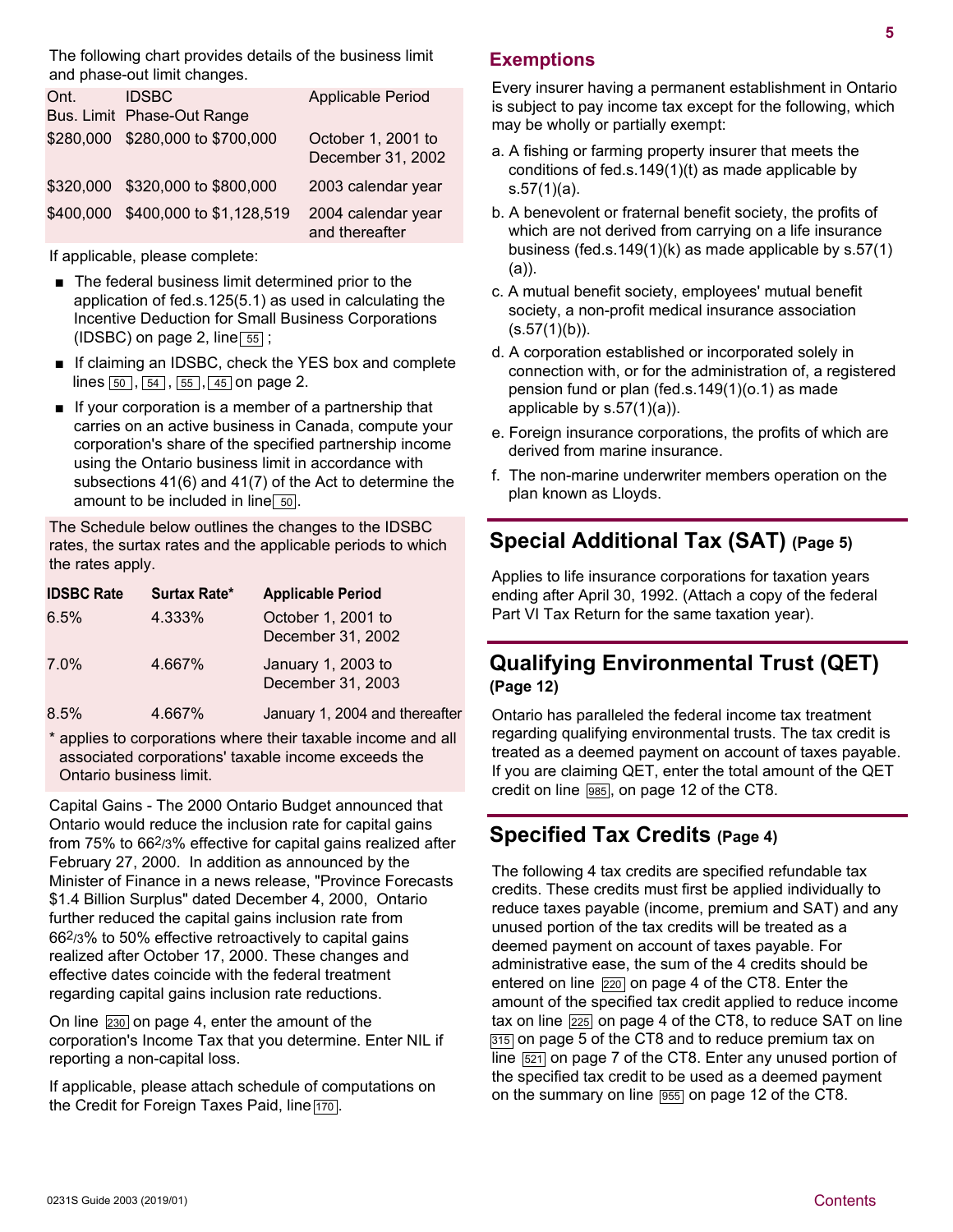## **Ontario Innovation Tax Credit (OITC) (Page 4)**

If claiming the OITC, complete and attach the OITC Claim form and enter the total amount on page 4, line  $\boxed{191}$ . Claim forms can be obtained by calling the ministry at the telephone numbers on page 3 of this guide or by downloading the form from our website **[www.ontario.ca/finance.](www.ontario.ca/finance)**

The OITC is a 10% refundable tax credit for qualifying public and private corporations, (prior to May 5, 1999 only qualifying Canadian-controlled private corporations were eligible) having a permanent establishment in Ontario.

The OITC is calculated on qualifying expenditures (annual maximum of \$2,000,000) made in the taxation year for Scientific Research and Experimental Development (SR&ED) carried on in Ontario that are eligible for the federal investment tax credit under fed.s.127.

Corporations are eligible to claim the full OITC where their Ontario taxable paid-up capital and federal taxable income in the preceding taxation year do not exceed \$25 million and \$200,000 respectively. The annual qualifying expenditure limit of \$2,000,000 is progressively reduced for those corporations:

- whose taxable paid-up capital or adjusted taxable paidup capital in the preceding taxation year, is greater than \$25 million, but less than \$50 million, and;
- whose federal taxable income is more than \$200,000, but less than \$400,000 in the preceding taxation year.

If the corporation is part of an associated group, the Ontario taxable paid-up capital and federal taxable income of those corporations must also be included in the determination of the annual qualifying expenditure limit.

Credit unions and insurance corporations are required to use taxable paid-up capital employed in Canada as determined for the federal large corporations tax instead of taxable paid-up capital or adjusted taxable paid-up capital.

#### **Co-operative Education Tax Credit (CETC) (Pages 4 & 16)**

If claiming this credit complete Schedule F on page 16 and enter the total tax credit claimed on page 4, line  $\sqrt{192}$ (s.43.4). Retain the letter of certification or voucher - **do not** include it with your CT8.

The CETC is a refundable tax credit available to taxpayers hiring eligible university or college students enrolled in a recognized post-secondary education program. Ontario corporations with a permanent establishment in Ontario subject to Ontario corporate income tax are eligible for the credit.

There are two types of work placements: co-operative work placements which commence after July 31, 1996 and leading edge technology (LET) work placements which commence after December 31, 1997.

A credit of 10% is available to corporations whose previous taxation year's salaries and wages paid are equal to \$600,000 or more. An enhanced credit of 15% is available to businesses whose previous taxation year's payroll was \$400,000 or less. The enhanced credit is phased out for payroll between \$400,000 and \$600,000. The enhanced credit applies to work placements commencing after December 31, 1997.

The maximum credit is \$1,000 for each work placement, regardless of the rate claimed in calculating the credit.

**A qualifying co-operative work placement** must be a minimum of 10 weeks while a **qualifying leading edge technology work placement** must be a minimum of 10 weeks with an average of 24 hours of employment per week. For all work placements, the maximum employment period is four months.

The **maximum** number of work placements that an employer can have for a student, with two exceptions, are 4 (i.e. 16 months). The first exception is for a qualifying co-op work placement that is not an internship, there is no limit to the number of placements. The second exception is for a qualifying apprenticeship whose employment commences after May 4, 1999, the maximum number of placements is 6 (i.e. 24 months).

Eligibility for the CETC requires:

- A letter of certification from the Ontario college, university or other post-secondary institution containing information as specified by the Minister, stating that the student is enrolled in a qualifying education program; or
- A voucher for the LET program (other than an apprenticeship), stating that the education program meets the definition of a qualifying program in leadingedge technology and that the work performed by that student during the work placement is in a related field.

For a LET work placement commencing before March 1, 1999 refer to the important notice section of the Ontario Jobs Opportunity Voucher for special instructions.

Leading-edge technology programs include such fields as computer science, telecommunications technology, sciences (microbiology), mathematics and engineering.

For additional information on the CETC refer to Tax Legislation Bulletin, Number 96-2R2, dated June 2000.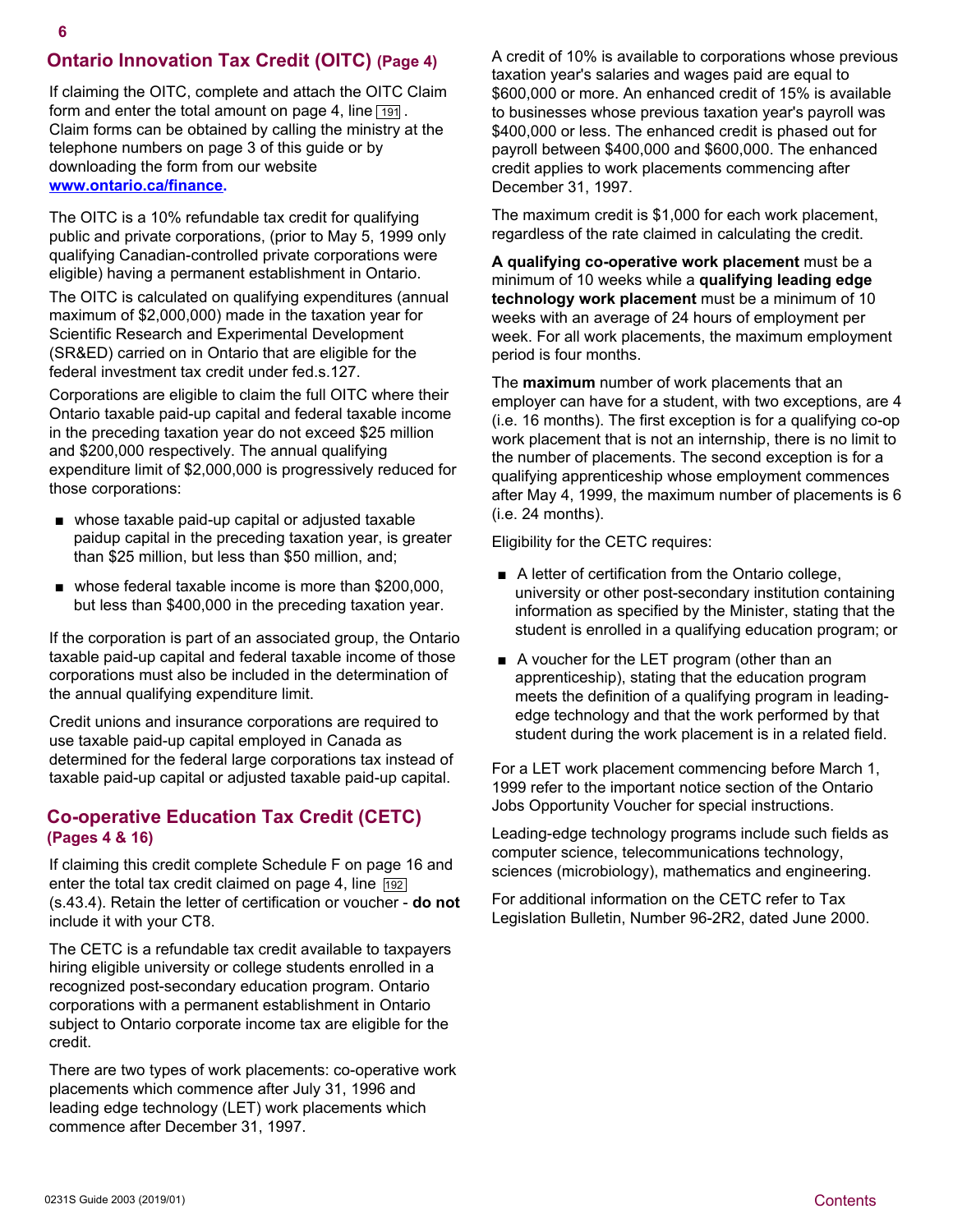#### **Graduate Transitions Tax Credit (GTTC) (Pages 4 & 16)**

If claiming this credit, complete Schedule G on page 16 of the CT8 and enter the total tax credit claimed on page 4, line  $\sqrt{195}$  of the CT8 and enter the total number of graduates hired on page 4, line  $\sqrt{194}$  of the CT8.

The GTTC, introduced in the 1997 Ontario Budget, is a refundable tax credit that applies to qualifying expenditures incurred after May 6, 1997 in hiring unemployed postsecondary graduates for positions in Ontario.

If the qualifying employment commenced after May 6, 1997, but before January 1, 1998, the GTTC rate is 10 percent.

If the qualifying employment commenced after December 31, 1997, the following rates apply:

- For corporations whose salaries and wages in the previous taxation year were \$400,000 or less, the GTTC rate is 15%.
- The GTTC rate will be progressively reduced for corporations whose salaries and wages paid in the previous taxation year were over \$400,000, but less than \$600,000.
- For corporations whose salaries and wages in the previous taxation year were \$600,000 or greater, the GTTC rate is 10%.

#### **The maximum credit for each qualifying placement is \$4,000, regardless of the rate claimed in calculating the credit.**

Qualifying employment is considered to be working an average of more than 24 hours per week during the employment period.

The tax credit may only be claimed by the corporation based on qualified expenditures paid during the first twelvemonth period of qualified employment. The credit must be claimed in the taxation year in which the last day of the twelve-month period of employment falls. The minimum employment period to qualify for the GTTC is six consecutive months.

Consecutive periods of employment by two or more associated corporations is considered to be one continuous period of employment.

Qualifying post-secondary graduates must have graduated from a prescribed program of study, as prescribed by the regulations, within the past three years and **cannot be related** to the qualifying employer.

Qualifying graduates must have been unemployed or have not been employed by any person for more than 15 hours per week for at least 16 of the last 32 weeks immediately preceding the first day of qualifying employment.

A person who is considered to be a full-time student by the educational institution, is deemed to be employed while enrolled in a prescribed program of study.

Qualifying expenditures are salaries and wages, including taxable benefits, paid or payable to the employee during the first twelve-month period of employment, less any related government assistance received, including assistance received by associated corporations in respect of the qualifying employment (including grants, subsidies and forgivable loans).

For additional information on the GTTC, refer to Tax Legislation Bulletin, Number 01-3, dated March 2001.

## **Ontario Business-Research Institute Tax Credit (OBRITC) (Page 4)**

#### **If claiming the OBRITC, complete the schedule and**  enter the tax credit on page 4, line 198 of the CT8.

The OBRITC claim form can be obtained by calling the ministry at the telephone numbers on page 3 of this guide or by downloading the form from our website **<www.ontario.ca/finance>**[.](www.ontario.ca/finance)

The OBRITC, introduced in the 1997 Ontario Budget, is a 20% refundable tax credit on all qualified research and development expenditures incurred in respect of an eligible research contract entered into, between a corporation operating in Ontario and an eligible research institute, during the taxation year after May 6, 1997; to the extent that no tax credit was claimed for a prior taxation year on these expenditures.

#### **An advance ruling is required from the Minister** with

respect to the contract, prior to the corporation incurring any expenditures. If the corporation incurs an expenditure under more than one contract, an advance ruling must be obtained for each of the contracts. When expenditures are incurred prior to the advance ruling being obtained, the expenditures will be considered made after the ruling, provided:

- the corporation subsequently obtains a favourable ruling;
- the ruling was applied for within 90 days of the later of, the day the contract was made and December 18, 1997; or
- the ruling was applied for within 3 years after the contract was made, if the Minister is satisfied that the corporation could not apply earlier because of factors beyond its control.

An eligible contract is:

- one entered into by a corporation or a partnership with an eligible research institute if the eligible research institute agrees to directly perform in Ontario scientific research and experimental development related to a business carried on in Canada by the corporation or partnership; and
- the contract is entered into after May 6, 1997 or, if entered into prior to May 7, 1997, the terms of the contract are such that the research institute will continue to carry out scientific research under contract until after May 6, 1999.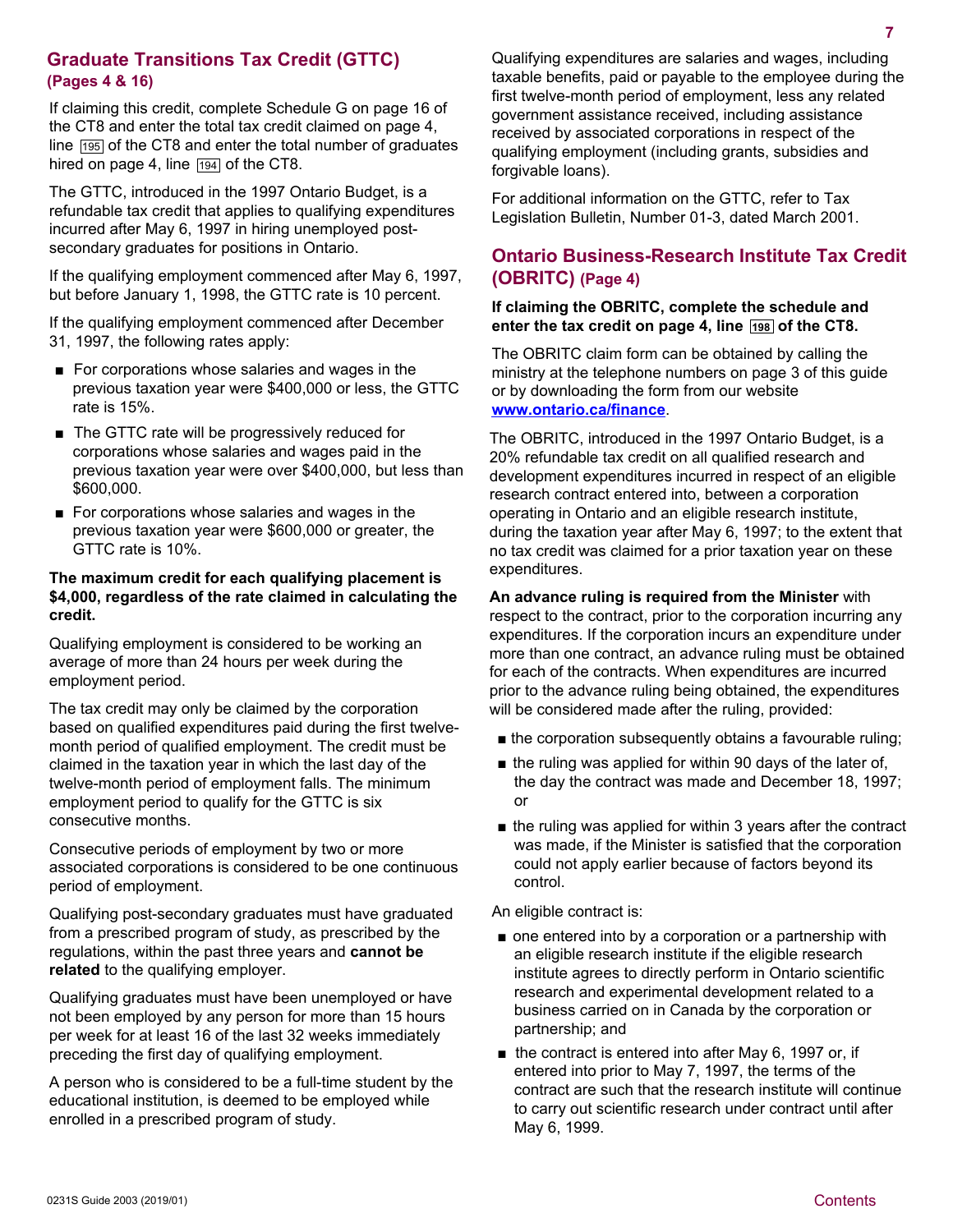An eligible research institute means a provincially (Ontario) assisted post-secondary institute such as:

- A university or college of applied arts and technology in Ontario;
- An Ontario Centre of Excellence;
- A non-profit organization that is prescribed by the regulations; and
- A hospital research institute.

For additional information on the OBRITC, refer to Tax Legislation Bulletin, Number 00-2, dated January 2000.

## **Corporate Minimum Tax (CMT) (Pages 6, 13, 14 & 15)**

Complete if your Total Assets exceeds \$5,000,000 or Total Revenue exceeds \$10,000,000. These amounts include the aggregate of the total assets and total revenue of any associated corporation. These amounts also include the corporation's and/or any associated corporation's share of any partnership/joint venture total assets and total revenue. Your insurance corporation is exempt from CMT if it is exempt from income tax or is a non-resident corporation that is subject to income tax only because it disposed of taxable Canadian property situated in Ontario. Life Insurance Corporations that are subject to both the CMT and SAT must complete the CMT calculations prior to finalizing the SAT. Corporations that are subject to CMT should complete page 6 of the CT8 and the applicable CMT schedules on pages 13, 14 and 15. Although corporations filing CT23 tax returns on or after June 1, 1995 are either allowed to file their returns electronically or on computer disk, insurance corporations must continue to file paper CT8 tax returns. (Refer to Inf.B. 4003 dated October 2002.)

# **Premium Tax (Page 7)**

Every insurer is liable to the premium tax on total taxable premiums unless exempted by one of the following provisions:

#### **Exemptions**

- a. Fraternal societies with respect to contracts entered into prior to the first day of January, 1974, (s.74(7)(d)).
- b. Mutual benefit societies, pension funds, employees' mutual benefit societies and non-profit medical insurance associations (s.74(7)(e) and (f)).

#### **Partial Exemptions**

- c. Premium paid for annuities (s.74(1)).
- d. Marine insurance premiums (s.74(7)(a)).
- e. Premiums payable under contracts of insurance issued on the premium note plan by mutual insurance corporations insuring agricultural and other non-hazardous risks, the sole business of which is carried on in Ontario (s.74(7)(b)).
- f. Premiums payable to mutual insurance corporations insuring agricultural and other non-hazardous risks, which are parties to the agreement pursuant to s.169 of the *Insurance Act*, establishing the Fire Mutuals Guarantee Fund (s.74(7)(c)).

#### **Note:**

- 1. Fraternal societies are liable to the premium tax with respect to all insurance contracts entered into on or after January 1, 1974.
- 2. The premium tax applies to insurers, including underwriters and syndicates of underwriters, operating on the plan known as Lloyds.
- 3. Segregated fund premiums (other than annuities) are subject to premium tax.
- 4. Associations registered under the *Prepaid Hospital and Medical Services Act* are deemed to be insurance companies for purposes of the insurance premium tax. This change is effective for premiums received under new or substantially modified contracts and for renewals of existing contracts coming into effect after May 19, 1993.

#### **Additional Tax of ½ of 1% on Property Premiums**

Every insurance corporation writing property premiums in Ontario is liable to the additional tax of ½ of 1% on property premiums. This also applies to fraternal societies as defined in the *Insurance Act* and to underwriters and syndicates of underwriters which operate on the plan known as Lloyds. There are no exceptions.

# **Premium Tax on Uninsured Benefits Arrangements (UBA) (Page 7)**

Complete this section if you administer Ontario-related UBA and are liable to collect and remit premium tax related to the UBA. This provision applies to corporations and to unincorporated entities. If reporting UBA premiums, enter the amount of UBA premiums on line  $\sqrt{510}$  on page 7 of the CT8 and the related amount of premium tax on line  $\sqrt{514}$  on page 7 of the CT8.

If an UBA plan has more than one administrator at the same time, one administrator may file an election in a letter form to account for all tax owing for the plan. The letter must include the name of the plan, name and address of all administrators of the plan and a certification that all tax has been accounted for during the period covered by the election.

If partners of a partnership are each administrators of the same plan, the partners may wish to account for their UBA liability for the taxation year by filing a joint CT23 tax return for their UBA tax only. A letter signed by each partner must be filed with each joint return certifying that the partners' UBA liability has been reported in full for the taxation year.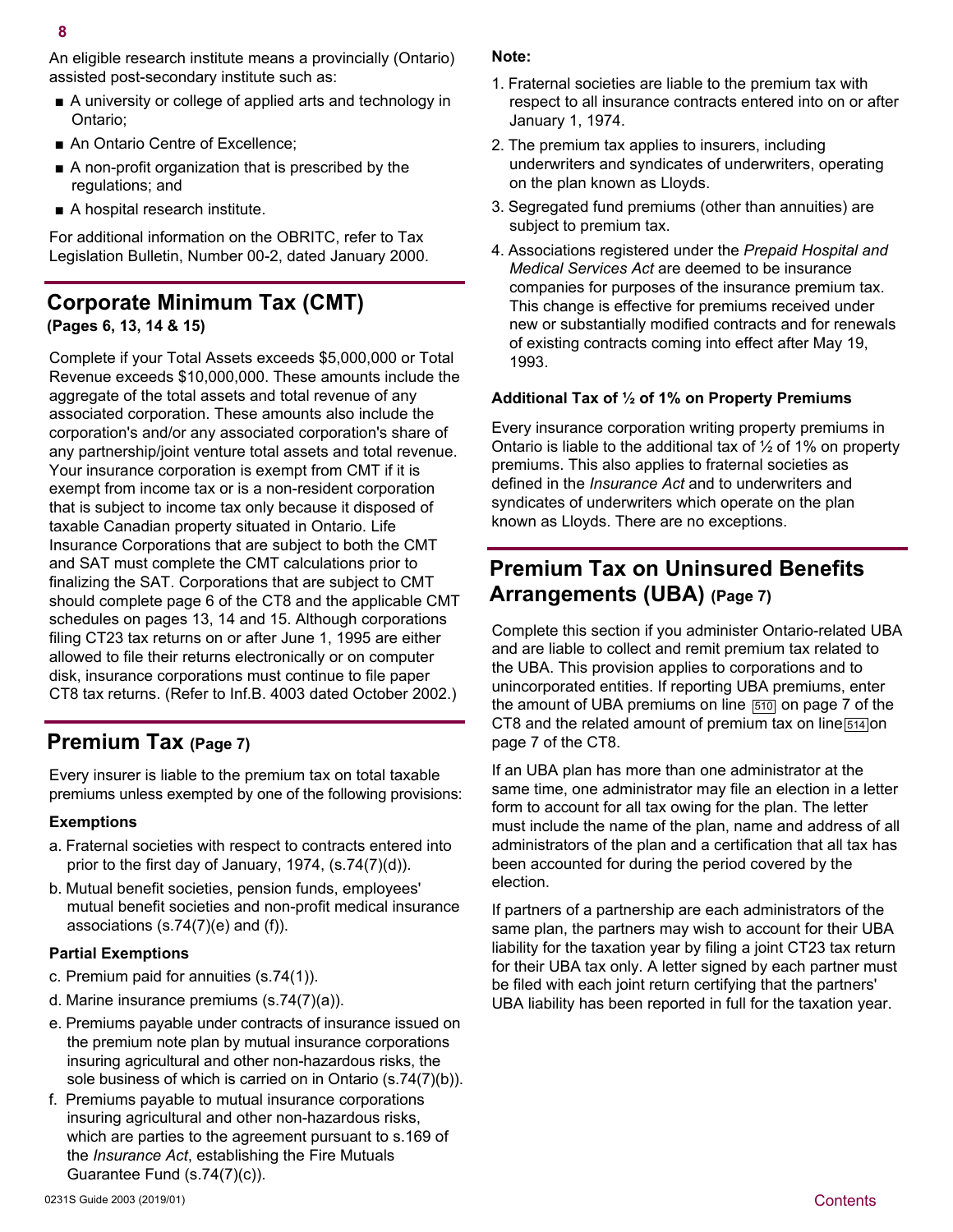#### **Registered Insurance Brokers**

If you are a registered insurance broker who has placed insurance with an insurer not licensed in Ontario, please enter the total net premiums subject to tax on lines  $\boxed{390}$ ,  $\overline{440}$ , and  $\overline{480}$  as applicable, and the related premium taxes on lines  $\boxed{511}$ ,  $\boxed{512}$  and  $\boxed{513}$ . You should also answer Yes to the following question on page 1 of the return, Are you an insurance broker remitting premium tax with respect to insurance contracts placed with unlicensed insurers? (A registered insurance broker that is a corporation filing a CT23 return should report this tax on the CT23, not on this CT8 return).

The premiums are subject to tax under the *Corporations Tax Act* if they are received by brokers during their taxation years commencing after 1997.

#### **Insurance Exchanges**

If you are a reciprocal or inter-insurance exchange, please enter the total net premiums subject to tax on lines  $\sqrt{445}$  and  $\sqrt{485}$  as applicable, and the related taxes on lines  $\sqrt{512}$  and 513 .

You should also answer Yes to the following question on page 1 of the return, Are you a reciprocal or inter-insurance exchange within the meaning of the *Insurance Act*?

Insurance exchanges are required to pay premium tax under the *Corporations Tax Act* for premiums collected in taxation years commencing after 1997.

## **Allocation (Page 8)**

If applicable, complete the schedule and enter the Ontario allocation percentage on line [572] of the CT8.

# **Reconciliation of net income (loss) for federal income tax purposes with net income (loss) for Ontario purposes (Pages 9 & 10)**

Enter Net Income for federal income tax purposes on line 600 and Net Income for Ontario purposes on line 690 of the CT8, even if these amounts do not require reconciliation with each other or with Net Income per financial statements, e.g. if net income for federal income tax purposes and net income for Ontario purposes both equal \$10,000.

Transfer the net income (loss) determined on page 10, line  $\boxed{690}$  to page 2 of the CT8.

The following changes were introduced in the 1997, 1998, 1999, 2000, 2001 and 2002 Ontario Budgets and Bill 2.

#### **Royalties (Page 9)**

As announced in the 1999 Ontario Budget, the following royalties will no longer be subject to the 5/15.5 add-back rule:

Amounts paid or payable to a non-arm's length nonresident person or a non-arm's length non-resident owned investment corporation:

- for the use or right to use in Canada computer software; or
- for the use or right to use in Canada patents or information concerning industrial, commercial or scientific experience (know-how), including designs, models, plans, formulas and processes.

This is regardless of whether a tax treaty exempts the royalty from federal withholding taxes under the *Income Tax Act* (Canada).

This change is effective for amounts which are deducted and are payable by a corporation for a taxation year ending after May 4, 1999.

The 2001 Ontario Budget and announcement by the Premier on October 1, 2001, introduced changes to the add-back rate for management fees, rents and other payments to non-arm's length non-residents as a result of the reduction in the Ontario corporate income tax rate. The 2002 Budget and Bill 2 have rescheduled these rates. The following schedule provides details of the rescheduled rates and the effective date for each. If a taxation year straddles more than one rate period, a proration of each applicable rate will be required based on the ratio that the days in the taxation year that fall within a specific rate period are to the total days in the taxation year.

| <b>Add-Back</b> | <b>Rate Applicable Period</b>        |
|-----------------|--------------------------------------|
| 5/12.5          | October 1, 2001 to December 31, 2002 |
| 5/12.5          | 2003 calendar year                   |
| 5/14            | 2004 calendar year and thereafter    |
|                 |                                      |

## **Ontario New Technology Tax Incentive (ONTTI) (Pages 10, line 663 )**

The ONTTI, introduced in the 1997 Ontario Budget, is a 100% capital cost allowance on the eligible capital cost of an arm's length acquisition of prescribed intellectual property such as patents, know-how, licences, etc., (excluding trade-marks and copyrights) if used to implement a process, an innovation or an invention in Ontario.

The eligible costs of qualifying intellectual properties are included in a class 12 capital cost allowance pool and allowed as a 100% deduction from income in the year of acquisition.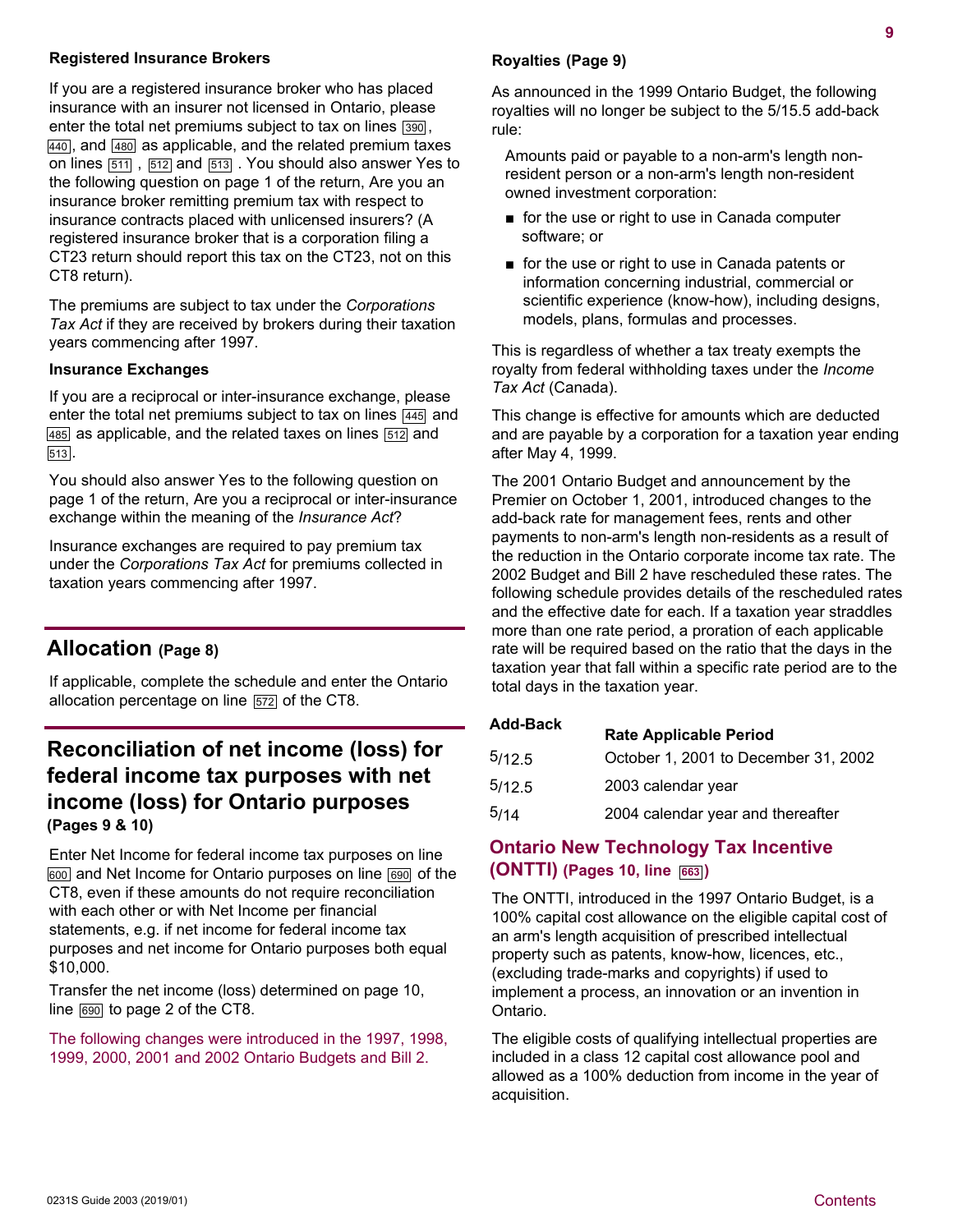Multi-jurisdictional firms that use the technology in Ontario and in other parts of the country are entitled to a share of the capital cost allowance in proportion to the level of activity in Ontario. If the technology is used exclusively in Ontario, the corporation is entitled to a gross-up deduction under s.13.1 similar to the R&D Super Allowance. The gross-up deduction is entered on page 10, line 663.

The maximum eligible expenditures allowed in a year is \$20 million for a corporation, or if associated, \$20 million for the associated group of corporations.

Both the capital cost allowance and the gross-up deductions may be subject to recapture (add back to income) when the property is disposed.

For additional information on the ONTTI refer to Tax Legislation Bulletin, 98-12, dated October 1998.

## **Workplace Child Care Tax Incentive (WCCTI) (Page 10, line 666 )**

The WCCTI, introduced in the 1998 Ontario Budget, is a 30% deduction of qualifying capital cost expenditures, incurred by a corporation to construct new on-site licenced child care facilities in Ontario, to renovate existing facilities in Ontario or for contributions made to an unrelated party for these types of expenditures.

The corporation must obtain from the child care operator written confirmation that the money or qualified contributions are used for the purposes of constructing or renovating a child care facility or for the acquisition of playground equipment. The child care operator must provide the corporation with its licence number under the *Day Nurseries Act*.

Corporations which allocate part of their taxable income to other jurisdictions are entitled to gross-up the WCCTI deduction to ensure that the full benefit of the deduction is realized.

For additional information on the WCCTI refer to Tax Legislation Bulletin, Number 99-2, dated August 1999.

## **Workplace Accessibility Tax Incentive (WATI) (Page 10, line 668 )**

The WATI, introduced in the 1998 Ontario Budget, provides a deduction in respect of qualifying expenditures incurred after July 1, 1998. The WATI can only be claimed once on a particular qualifying expenditure and is in addition to other deductions available for income tax purposes in respect of the qualifying expenditures.

The amount of the WATI for a corporation or partnership of which the corporation is a member during a particular taxation year is the total of:

- 1. The expenditures incurred to provide the support services of a sign language interpreter, an intervenor, a note-taker, a reader or an attendant, during a job interview in Ontario.
- 2. Qualifying expenditures up to a maximum of \$50,000 per qualifying employee, other than the qualified expenditures included in the amount determined under paragraph 1 above. The maximum of \$50,000 per qualified employee is reduced by any qualified expenditures incurred in a prior taxation year, in respect of the qualifying employee which were included in determining a WATI deduction in that prior year. Corporations with allocation to other jurisdictions are entitled to gross-up the WATI to ensure that the full benefit of the deduction is realized.

A corporation or partnership making a WATI deduction must keep as part of their books and records a copy of the certificate or relevant documentation on which the corporation is relying in claiming that the employee is a qualifying individual.

For additional information on the WATI refer to Tax Legislation Bulletin, Number 99-1, dated August 1999.

## **Educational Technology Tax Incentive (ETTI) (Page 10, line 673 )**

The Educational Technology Tax Incentive (ETTI), introduced in the 2000 Ontario Budget, is a 15% deduction calculated on the amount of a price discount given or a donation made after May 2, 2000 to an eligible Ontario community college or eligible Ontario university with respect to new eligible teaching equipment and new eligible learning technologies.

The ETTI is available to corporations and to a corporation that is a general partner in a partnership where the partnership has made the price discount or donation.

In order to claim this incentive, the corporation must obtain a certificate issued by the eligible educational institution which received the donation or price discount stating that the equipment or technology meets the conditions of eligibility for the ETTI. The certification form **must** be retained by the corporation in order to claim the incentive. The certificate should not be submitted with the corporation's tax return.

If claiming the ETTI, enter the total eligible amount for donations and price discounts in line  $\sqrt{672}$  on page 10 of the CT8 return. The amount of ETTI claim should be entered in line  $\sqrt{673}$  and will be 15% of the amount in line  $\sqrt{672}$  for corporations operating only in Ontario (100% allocation to Ontario). For multi-jurisdictional corporations (less than 100% allocation to Ontario) the amount in line  $\sqrt{672}$  must be grossed up by dividing it by the corporation's Ontario allocation factor. The 15% incentive is then taken on the grossed up figure and entered in line  $\sqrt{673}$ .

For additional information on the ETTI, refer to Tax Legislation Bulletin, Number 01-07, dated June 2001.